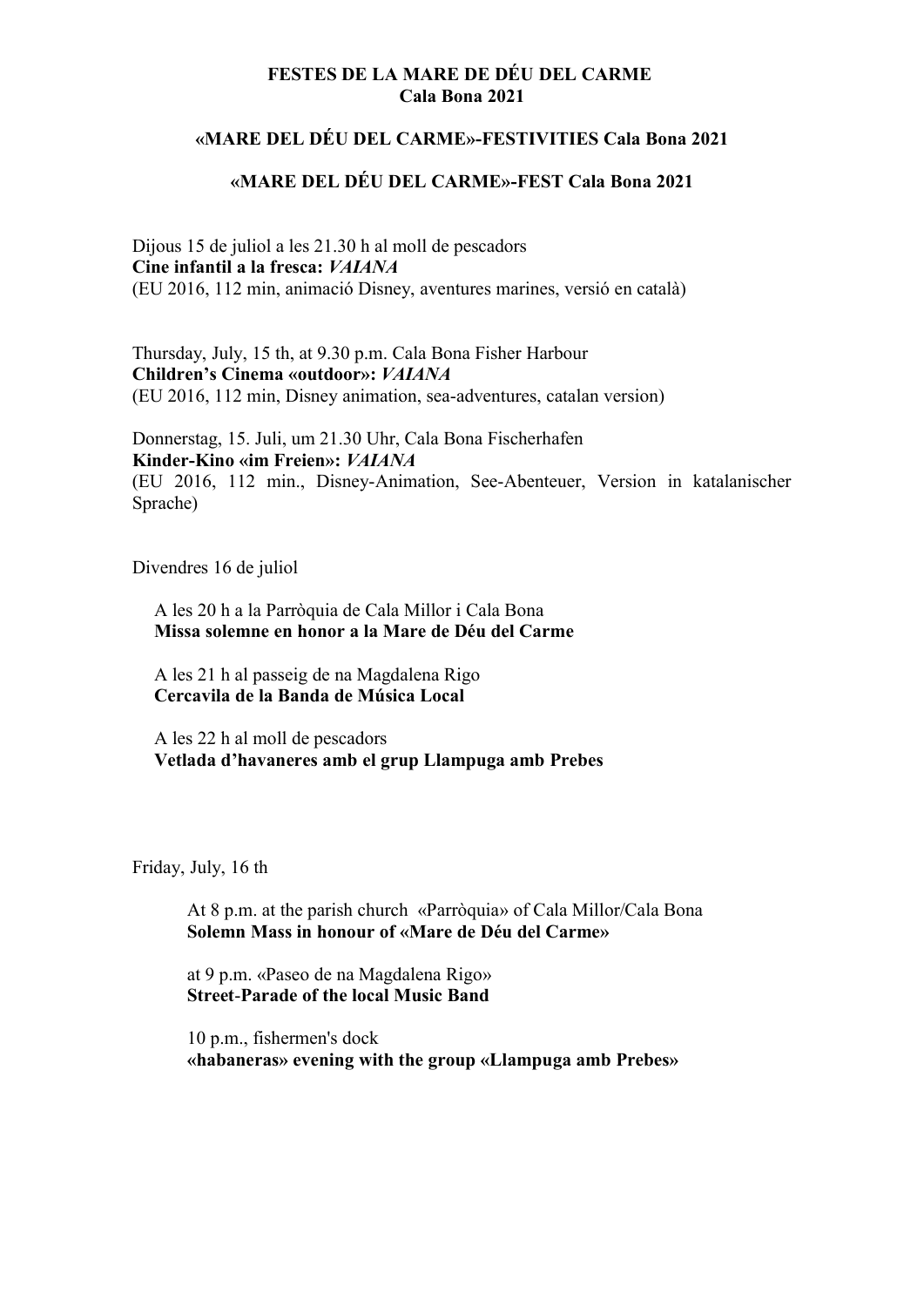20 Uhr in der Pfarrkirche «Parròquia» Cala Millor/Cala Bona Feierliche Messe zu Ehren der «Mare de Deu del Carme»

21 Uhr «Passeig de na Magdalena Rigo» Strassenumzug der localen Musik-Band

22 Uhr am Fischer-Dock «Habaneras»-Abend mit der Gruppe «Llampuga amb Prebes»

Dissabte 17 de juliol

A les 21 h al passeig de na Magdalena Rigo Cercavila dels Xeremiers des Puig de sa Font

A les 22 h al moll de pescadors Vetlada marinera amb el grup Fast Art Band

Saturday, July 17th

9 p.m. « Paseo de na Magdalena Rigo» Street-Parade with the bagpipers «Xeremiers des Puig de sa Font»

10 p.m. at the fishermen's dock «Seafaring-night» with the «Fast Art Band»

Samstag, 17. Juli

Um 21 Uhr, «Paseo de na Magdalena Rigo» Strassenumzug mir den Dudelsackpfeiffern «Xeremiers des Puig de sa Font»

Um 22 Uhr am Fischer-Dock «Seefahrernacht» mit der «Fast Art Band»

Diumenge 18 de juliol

A les 10 h a la platja de Cala Bona (davant l'Hotel Alicia) Tir amb fona: tirada a la mar

A les 19 h davant l'Hotel Cala Bona Ludoteca per a nins de 0 a 12 anys (espai de jocs infantils per edats)

A les 21 h al moll de pescadors Mostra de ball de bot amb l'Agrupació Folklòrica Sa Revetla

Sunday, July 18

10 a.m, Cala Bona beach (in front of Hotel Alicia) Sling shooting: towards the sea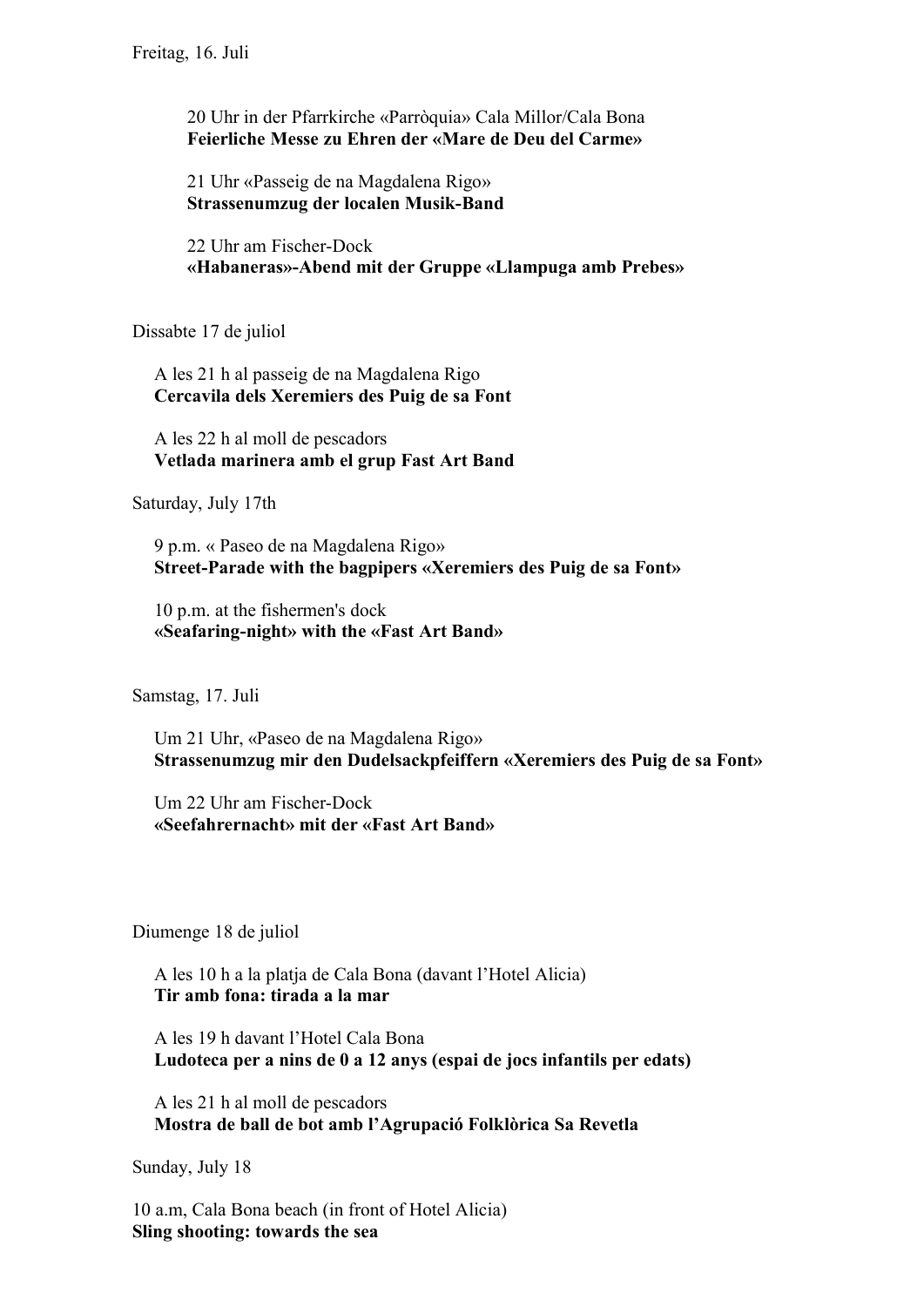7 p.m. in front of «Cala Bona Hotel» Playtime for children from 0 to 12 (area of games for children per ages)

9 p.m. at the fishermen's dock

Demonstration of Mallorcan folklore dance «ball de bot» by the group «Sa Revetla»

## Sonntag, 18. Juli

Um 10 Uhr am Strand von Cala Bona (vorm Hotel Alicia) Steinschleuder-Schiessen, Richtung Meer

Um 19 Uhr vorm «Cala Bona Hotel» Spielzeit für Kinder von 0 bis 12 Jahren (Bereich für Spiele nach Altersgruppen)

Um 21 Uhr am Fischerdock Demonstration des «ball de bot»-Folklore-Tanzes mit der Gruppe «Sa Revetla»

Dijous 22 de juliol a les 21.30 h al moll de pescadors cine comèdia a la fresca: MAMMA MIA: UNA Y OTRA VEZ (RU 2018, 108 min, comèdia romàntica musical, mediterrània, versió en castellà)

Thursday, July 22 at 9:30 p.m. at the fishermen's dock comedy film, outdoor : MAMMA MIA: UNA Y OTRA VEZ (RU 2018, 108 min, romantic musical comedy, Mediterranean, Spanish version)

Donnerstag, 22. Juli, um 21.30 Uhr am Fischerdock Comedy-Film, «outdoor»: MAMMA MIA: UNA Y OTRA VEZ (RU 2018, 108 min, romantische Musikkomödie, Mediterran, spanische Version)

\* Recordau que durant les vetlades musicals i el cine a la fresca heu de romandre en tot moment asseguts a les cadires, mantenir les distàncies recomanades i portar correctament posada la mascareta. Només podeu consumir asseguts a les cadires i mai no directament a la barra de bar. La seguretat depèn de tots, ajudau-nos a mantenir-la!

\* Remember that during musical evenings and outdoor cinema you must remain at all times sitting on the chairs, maintain the recommended distances and wear the mask correctly. You can only consume sitting on chairs and never directly at the bar. Security depends on everyone, help us keep it!